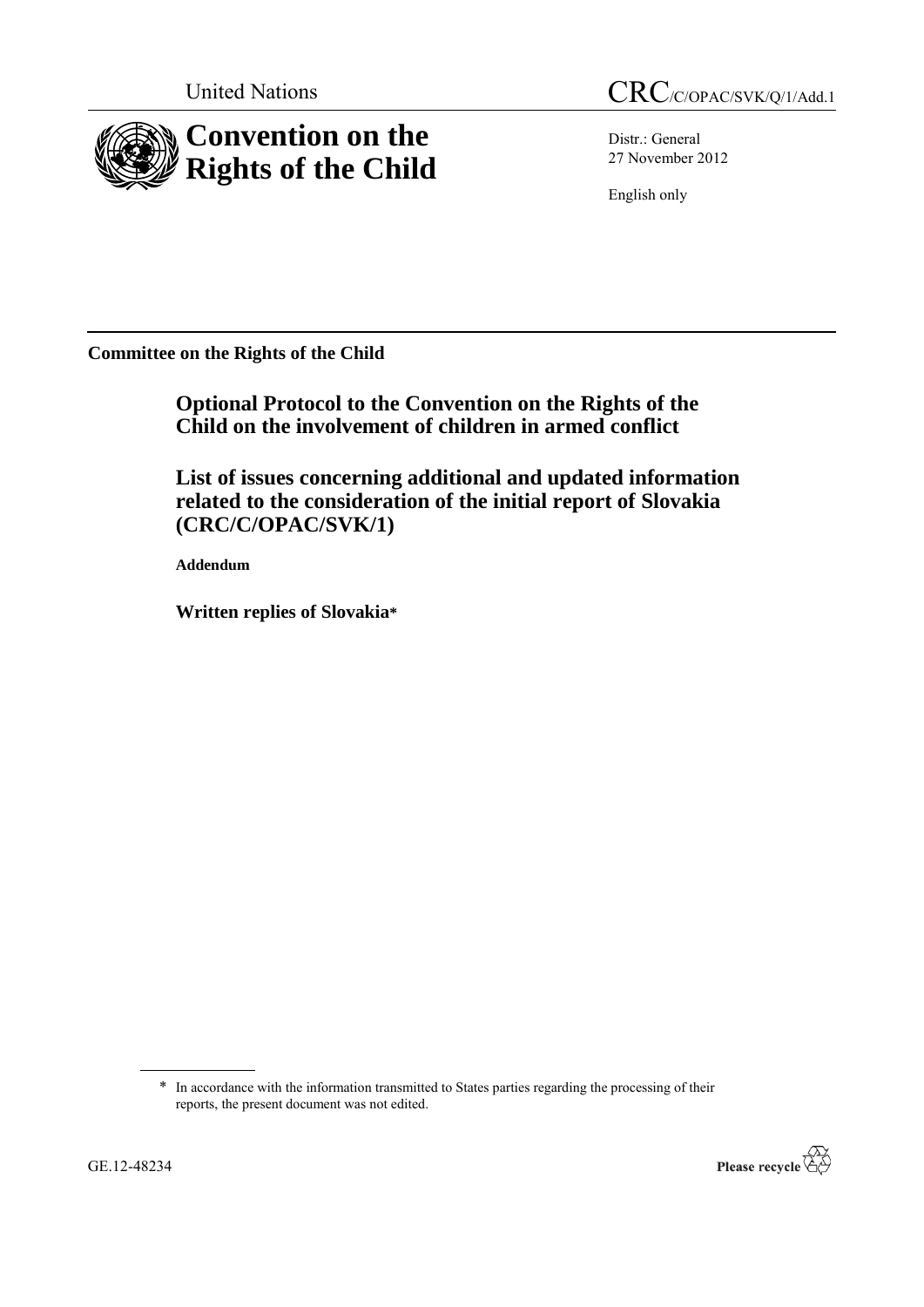## **Reply to the issues raised in paragraph 1 of the list of issues (CRC/C/OPAC/SVK/Q/1)**

1. The legal regulation does not allow the compulsory recruitment of persons who have not reached the age of 18 into the armed forces of the Slovak Republic. The legal order of the Slovak Republic does not allow under any circumstances to reduce the age of compulsory recruitment or of the date of origination of the liability for enlistment. Pursuant to paragraph 5 of the Act on Liability for Enlistment, the liability for enlistment comes into existence for a male citizen on 1 January of the calendar year, in which he reaches the age of 19 years, if he has the permanent residency in the Slovak Republic. The liability for enlistment for a male citizen , who holds permanent residence abroad and has registered for permanent residency in the Slovak Republic after 1 January of the calendar year, in which he reaches the age of 19 years, comes into existence on the date of registration for the permanent residency in the Slovak Republic. The liability for enlistment for a male citizen who has obtained the citizenship of the Slovak Republic after 1 January of the calendar year, in which he reaches the age of 19 years, comes into existence on the date of obtaining the citizenship, if he has the permanent residency in the Slovak Republic.

# **Reply to the issues raised in paragraph 2 of the list of issues**

2. A website of the Public Defender of Rights (child ombudsmen).is accessible to the general public and children. The mentioned site includes the text of the Convention on the Rights of the Child and both Optional Protocols. The text of the Convention and Protocols are also available on the website of the Ministry of Justice in the framework of the Collection of Laws of the Slovak Republic.

3. In November 2012, a seminar was held on "Protection of Children in Armed Conflicts" devoted to the 10th anniversary of the entry into force of the Optional Protocol to the Convention on the Rights of the Child on the involvement of children in armed conflict organized by the Ministry of Foreign and European Affairs of the Slovak Republic, the Slovak Red Cross and the Slovak Society for International Law. The seminar was attended by the representatives of UNICEF, IOM, Ministry of Defence, General Staff of the Armed Forces of the Slovak Republic, Ministry of Justice, Ministry of Foreign and European Affaires, Ministry of Interior, the Slovak Red Cross, Office of the Public Defender of Rights and Academia.

### **Reply to the issues raised in paragraph 3 of the list of issues**

4. In the Ministry of Defence including the armed forces systematic attention has been paid to the education and training of members of the AF in the area of the international law of armed conflict and international humanitarian law, including the exercise of human rights in the activity of the AF SR in the operations supporting peace led by the United Nations, NATO and EU. In its activity, the Ministry of Defence implements the principles of all main human rights international documents. To support this effort, in December 2009, *Directives of the Ministry of Defence of the Slovak Republic No. 119/2008 on education in the area of armed conflict law* were issued as an internal legal regulation. The units prepared for crisis management operations led by NATO, EU and the United Nations take a special training focused on international humanitarian law and human rights, including the rights of children (Optional Protocol to the Convention on the Rights of the Child on the involvement of children in armed conflict, the Guidelines Council of the EU on Children and Armed conflict (doc. 8285/06); Security Council resolutions No. 1612 (2005) on children and armed conflict, and 1325 (2000) on women, peace and security.

## **Reply to the issues raised in paragraph 4 of the list of issues**

5. Only statistical data on unaccompanied minors - asylum seekers from 2006 to October 2012 are available (see below).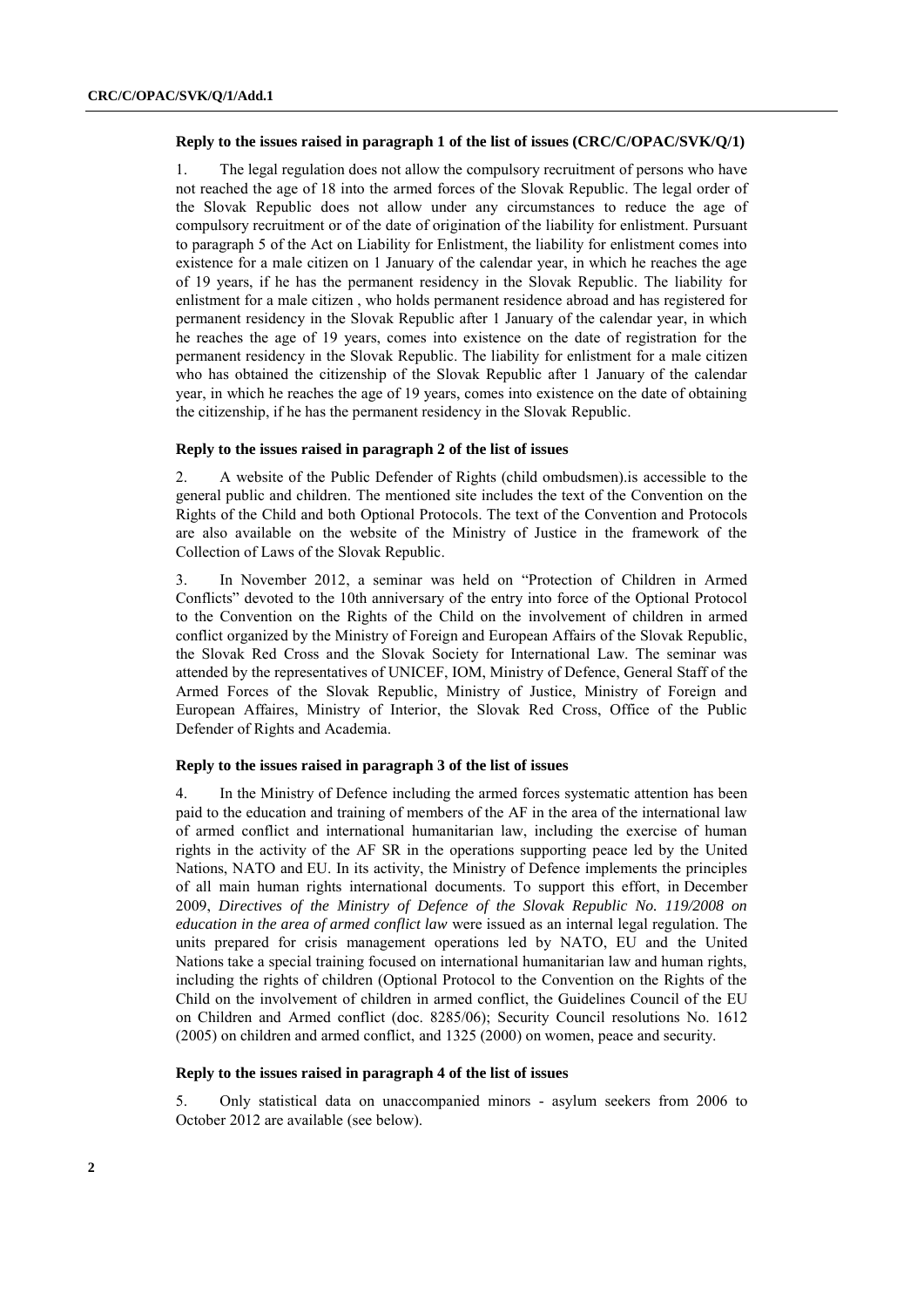| SK                 | Unaccompanied minors -asylum seekers 2006-october 2012 |           |           |              |   |                |
|--------------------|--------------------------------------------------------|-----------|-----------|--------------|---|----------------|
| Year               |                                                        | Age       |           | Age          |   |                |
|                    | Country of origin                                      | $0 - 13$  | $14 - 15$ | $16 - 17$    |   | <b>Total</b>   |
|                    | Afghanistan                                            |           |           | 6            |   | 6              |
|                    | Bangladesh                                             |           | 2         | 10           |   | 12             |
|                    | China                                                  |           |           | 10           |   | 10             |
|                    | Georgia<br>India                                       | 1         | 1<br>9    | з<br>42      |   | 4<br>52        |
|                    | Iraq                                                   |           |           | 1            |   | 1              |
|                    | Iran                                                   |           |           | 1            |   | 1              |
| ĝ                  | Israel                                                 |           | 1         |              |   | 1              |
|                    | Moldavia                                               |           | 5         | 18           |   | 23             |
|                    | Pakistan                                               |           | 2         | 11           |   | 13             |
|                    | Palestina                                              |           |           | з            |   | з              |
|                    | Russian Federation                                     |           | 1         | 1            |   | 2              |
|                    | Sri Lanka                                              |           | 1         |              |   | 1              |
|                    | Ukraine                                                |           | 1         |              |   | 1              |
|                    | Vietnam                                                | з         | 2         | 4            |   | 9              |
|                    |                                                        |           |           |              |   | 139            |
|                    | Bangladesh                                             |           | 2         | 15           |   | 17             |
|                    | China                                                  |           |           | $\mathbf{1}$ |   | 1              |
|                    | Georgia                                                |           |           | 2            |   | 2              |
|                    | India                                                  |           | 4         | 44           |   | 48             |
|                    | Iraq                                                   |           | 1         | 4            |   | 5              |
| à                  | liberia                                                |           |           | 1            |   | 1              |
|                    | Moldavia                                               |           | 2         | 8            |   | 10             |
|                    | Nepal                                                  |           |           | 2            |   | $\overline{2}$ |
|                    | Pakistan                                               |           | 14        | 49           |   | 63             |
|                    | RF.                                                    | 1         |           | 1            |   | 2              |
|                    | Somalia                                                |           |           | 1            |   | 1              |
|                    | Vietnam                                                |           | 2         | з            |   | 5              |
|                    |                                                        |           |           |              |   | 157            |
|                    | Afghanistan                                            |           | 4         | 8            |   | 12             |
|                    | Bangladesh                                             |           |           | 6            |   | 6              |
|                    | Georgia                                                |           | 2         |              |   | 2              |
| ĝ                  | Iraq                                                   |           |           | з            |   | з              |
|                    | Moldavia                                               |           | 15        | 27           |   | 44             |
|                    | Pakistan                                               |           | 1         |              |   | 1              |
|                    | Sri Lanka                                              |           |           | 1            |   | 1              |
|                    | Vietnam                                                |           | 1         | 1            |   | 2              |
|                    |                                                        |           |           |              |   | 71             |
|                    | Afghanistan                                            |           |           | 5            |   | 5              |
|                    | Bangladesh                                             |           |           | 1            |   | 1              |
|                    | Montenegro                                             |           |           | 1            |   | 1              |
|                    | Georgia                                                |           |           | 1            |   | 1              |
| gox                | India                                                  |           |           | $\mathbf{1}$ |   | 1              |
|                    | Iran                                                   |           |           | 1            |   | 1              |
|                    | Pakistan                                               |           |           | 1            |   | 1              |
|                    | Serbia                                                 |           |           | 1            |   | 1              |
|                    | Sri Lanka                                              |           |           | $\mathbf{1}$ |   | 1              |
|                    | Moldavia                                               |           | 2         | 13           |   | 15             |
|                    |                                                        |           |           |              |   | 28             |
|                    |                                                        |           | Age       | Age          |   |                |
| Year               | Country of origin                                      | $0 - 13$  | $14 - 15$ | $16 - 17$    |   | <b>Total</b>   |
|                    |                                                        |           |           |              |   |                |
| g                  | Afghanistan                                            |           |           | 1            |   | 1              |
|                    | Bangladesh                                             |           |           | 1            |   | 1              |
|                    | Iraq                                                   |           |           | 1            |   | 1              |
|                    | Iran                                                   |           |           | 1            |   | 1              |
|                    | Moldavia                                               |           |           | 1            |   | 1              |
|                    | Pakistan                                               |           |           | 1<br>1       |   | 1              |
|                    | Vietnam                                                |           |           |              |   | 1              |
|                    |                                                        |           |           |              |   | 7              |
|                    |                                                        |           |           |              |   |                |
|                    |                                                        | $14 - 15$ |           | $16 - 17$    |   |                |
| Year               | Country of origin                                      | M         | F         | M            | F | <b>Total</b>   |
| ä,                 | Afghanistan                                            |           |           | 9            |   | 9              |
|                    | Moldavia                                               |           | 1         | з            |   | 4              |
|                    | Somalia                                                |           |           | 2            | з | 5              |
|                    |                                                        |           |           |              |   |                |
|                    |                                                        |           |           |              |   | 18             |
|                    | Afghanistan                                            | 1         | 1         | 2            |   | 4              |
| until October<br>ã |                                                        |           |           |              |   |                |
|                    |                                                        |           |           |              |   |                |
|                    |                                                        |           |           |              |   |                |
|                    | Siera Leone                                            |           |           | 1            |   | 1              |
|                    |                                                        |           |           |              |   | 5              |